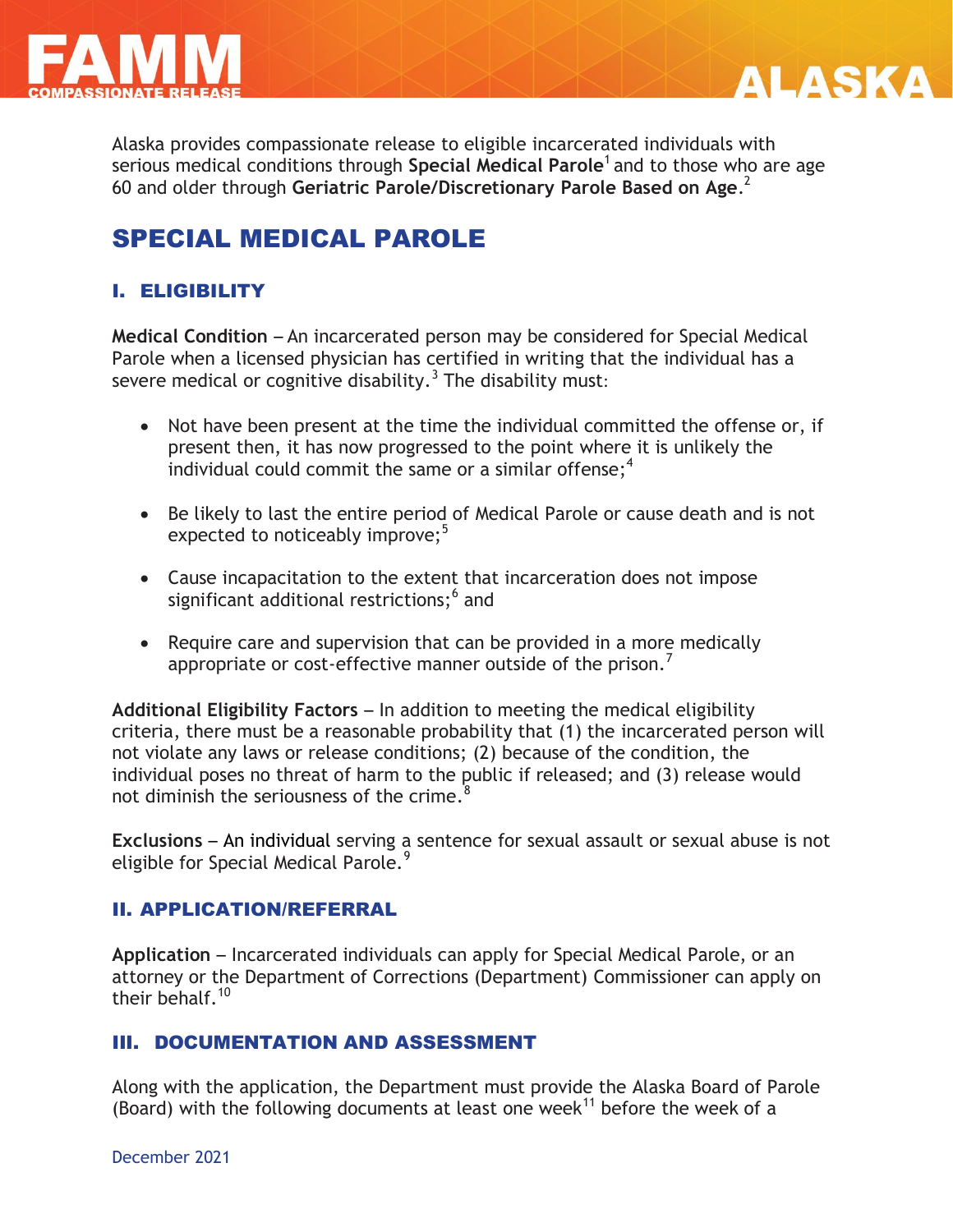Special Medical Parole hearing:

- A report of the individual's recent institutional status;<sup>12</sup>
- Documentation of the medical condition, including all medical records;<sup>13</sup>
- A plan that addresses medical treatment and care coordination, housing, and eligibility for public benefits after release;<sup>14</sup>
- A copy of the court judgment and order of commitment for the current offense for which the individual is incarcerated; $15$
- The presentence investigation report;<sup>16</sup>
- The "time accounting" record; $17$  and
- At the Board's request, any additional information that the Board considers relevant to determining the individual's eligibility for Special Medical Parole.<sup>18</sup>

The Board can also ask the Department to prepare a "parole progress report."<sup>19</sup> Note that the administrative code says that the burden of providing information in support of a Special Medical Parole application rests solely with the applicant.<sup>20</sup> It is unclear from the regulations whether there is an assigned Department employee who will help an individual apply if the person has difficulty completing the paperwork due to a serious medical condition or terminal illness.

The Department must (1) give a copy of all required documents to the incarcerated individual and, if appropriate, a representative and (2) provide access to other records that the Board considers in making its decision "except those made confidential by law."<sup>21</sup>

## IV. DECISION-MAKING PROCESS

**Decision-Maker** – The Alaska Board of Parole makes the final decision to grant Special Medical Parole.<sup>22</sup>

**Hearings** – The Board conducts Special Medical Parole hearings at the facility where the individual is incarcerated on the date of its next regularly scheduled hearing or on another date it sets. $^{23}$  Note that upon written request from the incarcerated person or the Commissioner, the Board can conduct an emergency Special Medical Parole hearing at any time it chooses.<sup>24</sup>

 Victim Notification – If the victim of a crime committed by the incarcerated individual requests notice of a scheduled Special Medical Parole hearing, the Board must notify the victim at least 30 days before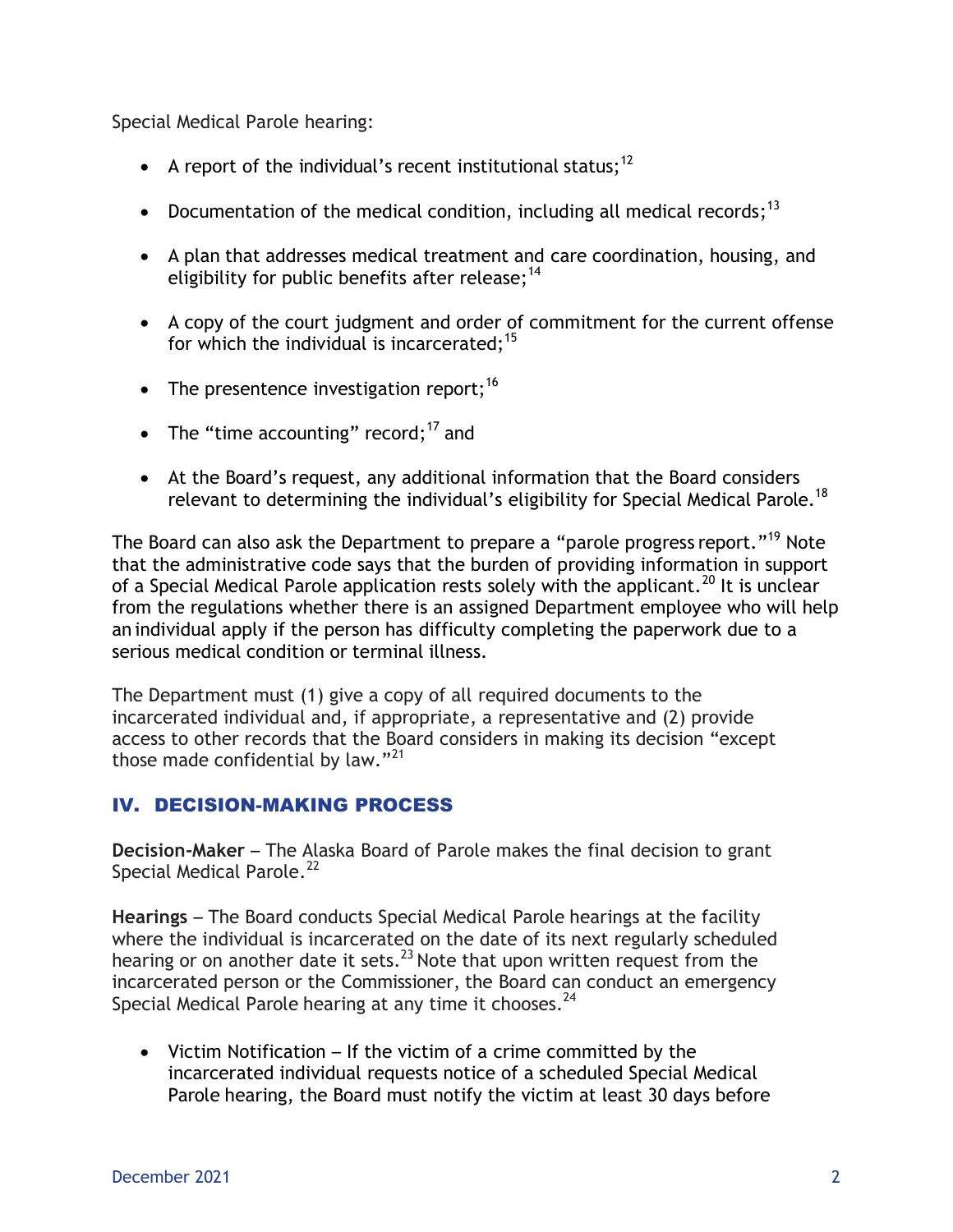the hearing<sup>25</sup> and include the following information: (1) the Board's "Victim Letter-Right to Appear"; (2) the incarcerated person's expected date of release and the expected geographic area of release; (3) information related to the individual's incarceration, such as disciplinary actions, programming, and work assignments; and (4) a copy of the individual's parole plan. 26

- o If the Board grants a request to conduct an emergency Special Medical Parole hearing, the Department must attempt by phone to immediately notify the victim of the impending hearing.
- $\bullet$  Interview At the hearing, the Board may interview the incarcerated individual in person, by telephone, by videoconferencing or teleconferencing, or by any combination of those formats.<sup>28</sup> An individual may also submit written comments to the Board.<sup>29</sup>
- Representation When the medical condition makes it impossible for the incarcerated person to participate in the scheduled hearing, a Boardapproved attorney or representative may participate in the hearing.  $30$ However, the individual is responsible for obtaining the attorney or representative; the Board, Department, or correctional facility staff are not responsible for arranging or paying for representation.<sup>31</sup>
- Victim Input The victim has a right to attend public meetings in which the Board officially considers the incarcerated individual's status and to comment, in writing or in person, on the impact of the crime, the individual's suitability for Special Medical Parole, and the proposed Special Medical Parole conditions. Copies of the victim's comments must be provided to the incarcerated individual and the attorney or representative if there is one,  $32$  and the Board must consider the comments in making its release decisions.<sup>33</sup>
- Confidentiality The Board's deliberations of whether to grant or deny Special Medical Parole requests are confidential, and only the Board members and staff may be present. In addition, individual members' votes and the hearing decision "vote sheets" are confidential and not disclosed.<sup>34</sup>

**Release Criteria** – To grant Special Medical Parole, the Board must find that an incarcerated individual has a certified qualifying medical condition, is not excluded because of the nature of the offense, and that *all* of the following are true:

- There is a "reasonable probability" that the individual will not violate any laws or Board conditions;<sup>35</sup>
- Because of the medical condition, the individual poses no threat of harm to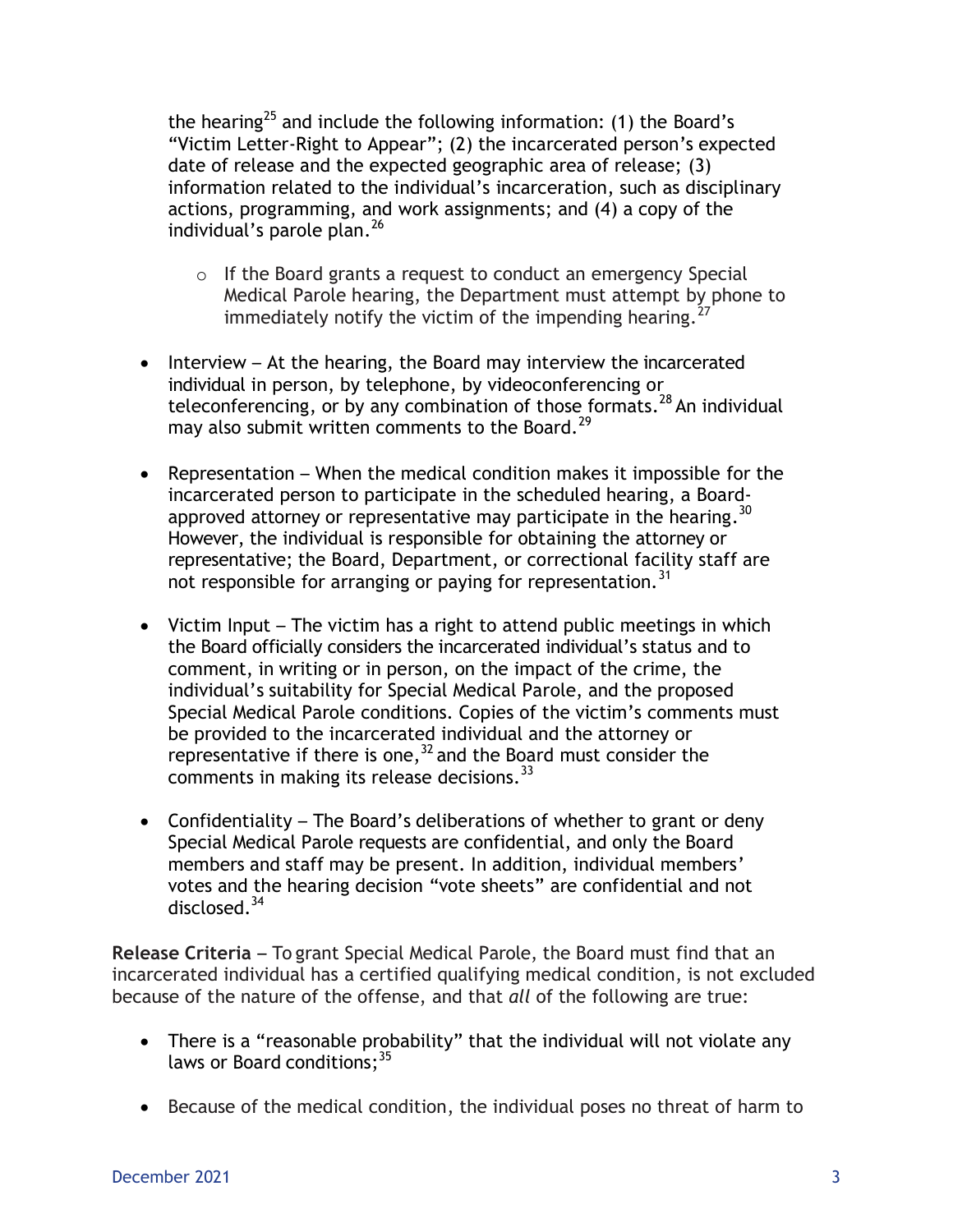the public upon release;  $^{36}$ 

- The individual's release does not diminish the seriousness of the crime;<sup>37</sup>
- The qualifying medical condition was not present at the time of the offense, or if it was present, it has progressed such that the individual is unlikely to commit the same or a similar crime;<sup>38</sup>
- The care and supervision required can be provided in amore medically appropriate or cost-effective manner than by the Department;  $^{39}$
- The individual is incapacitated to an extent that incarceration does not impose significant additional restrictions; $^{40}$
- The individual is likely to remain subject to the severe medical or cognitive disability throughout the entire period of parole or to die, and there is no reasonable expectation that the condition will noticeably improve;<sup>41</sup> and
- An appropriate discharge plan has been formulated. $42$

**Decision** – The Board will decide to do one of the following: (1) release the incarcerated person on Special Medical Parole; (2) continue the individual's case for review at a later Board hearing; (3) deny the application for Special Medical Parole and require the individual to serve the remainder of the sentence without further review; or (4) defer action on the application to allow the Board or Department to obtain additional information or to give the individual more time to gather and present additional information.<sup>43</sup>

The Board's decision to grant or deny Special Medical Parole must be in writing, and it must provide the reasons for the decision.<sup>44</sup> The incarcerated person will receive a copy of the decision.<sup>45</sup> Note that individuals who are granted Special Medical Parole will not be released if they refuse to sign "the order of parole." However, for those who are unable to sign due to medical incapacity, the Board can provide written authorization for the release.<sup>46</sup>

- Victim Notification of Decision State law says that when a victim has asked for notification, the Board must provide "as soon as practicable" the decision to grant or deny Special Medical Parole.<sup>47</sup>
	- $\circ$  Note that Department policy provides a more specific time frame, stating that the Board must notify a victim of its decision by certified mail, electronic mail, or telephone no later than five working days after the hearing.<sup>48</sup>
	- o The Board's notification must include the incarcerated person's expected date of release, the geographic area of the proposed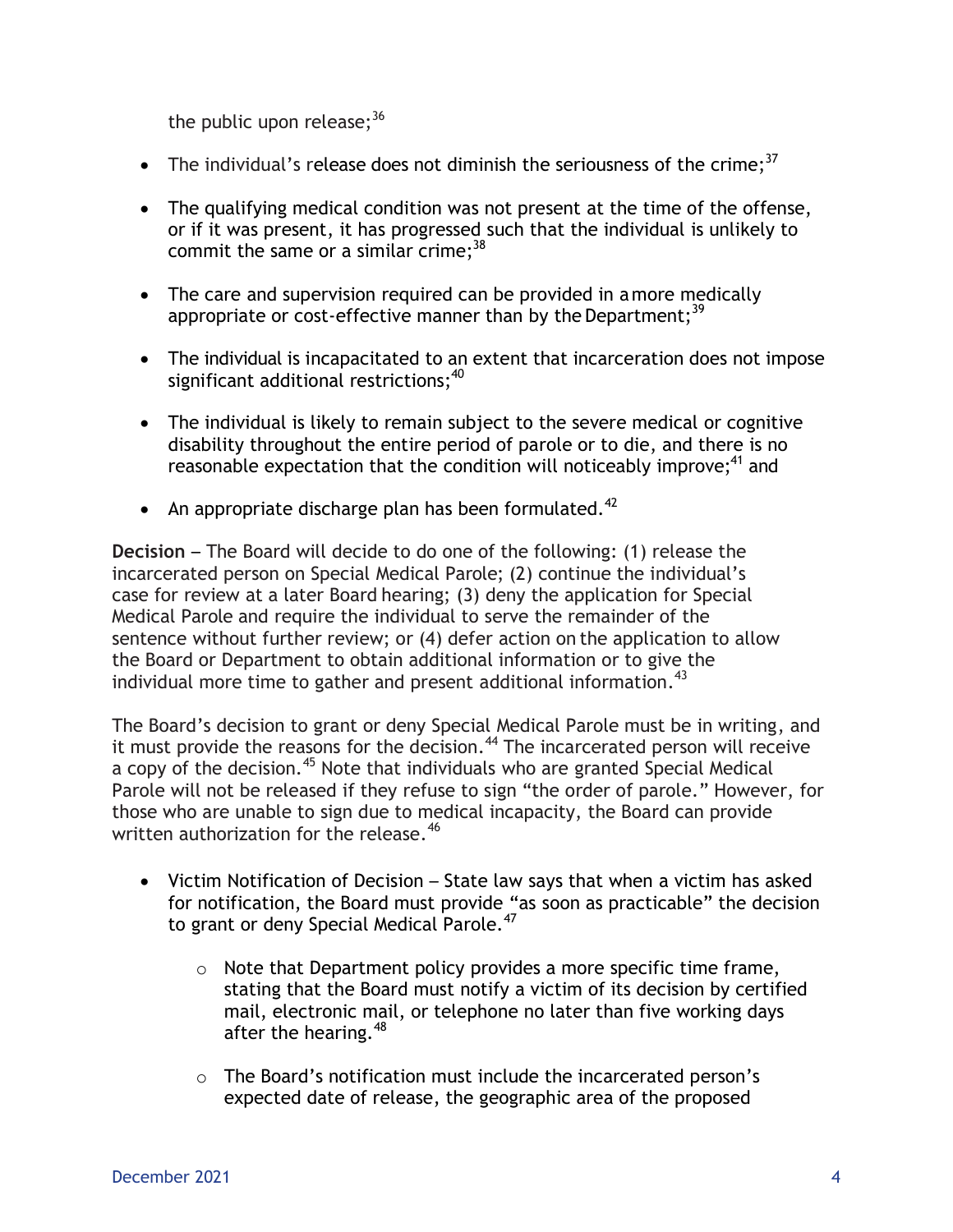residence, and other pertinent information concerning the Special Medical Parole conditions that could affect the victim.<sup>49</sup>If the Board held an emergency Special Medical Parole hearing, state law says the Department must notify the victim of the Board's decision no more than 10 working days after the hearing.<sup>50</sup>

#### **Conditions and Prerelease Planning**

- Discharge Plan As referenced above, the incarcerated person must have an approved discharge/release plan prior to the hearing.
- General Parole Conditions There is a long list of statutory conditions for all individuals released on parole, including Special Medical Parole.<sup>51</sup>
	- o The general conditions include only one specifically related to Special Medical Parole, saying that individuals diagnosed with communicable diseases must comply with conditions the Board sets that are designed to prevent disease transmission.<sup>52</sup>
	- o Note that many of the general conditions do not seem to be applicable to someone with a serious or terminal medical condition, such as the one requiring individuals to make "diligent efforts" to maintain steady employment.<sup>53</sup>

### V. POST-DECISION

#### **Denials and Appeal Rights**

- Reconsiderations An incarcerated individual may ask the Board to reconsider its decision within 30 days of the date of the notice denying Special Medical Parole.<sup>54</sup> The Board will reconsider decisions for one or more of the following reasons:
	- o The decision was not supported by reasons or facts, and "clarification or correction" would, in the Board's opinion, likely result in a different decision;
	- o The Board based the decision on incorrect information and the correction would, in the Board's opinion, likely lead to a different decision;
	- o The Board did not follow its prescribed procedures in making the decision and following those would, in the Board's opinion, likely lead to a different decision; or
	- o Through no fault of the incarcerated person, "significant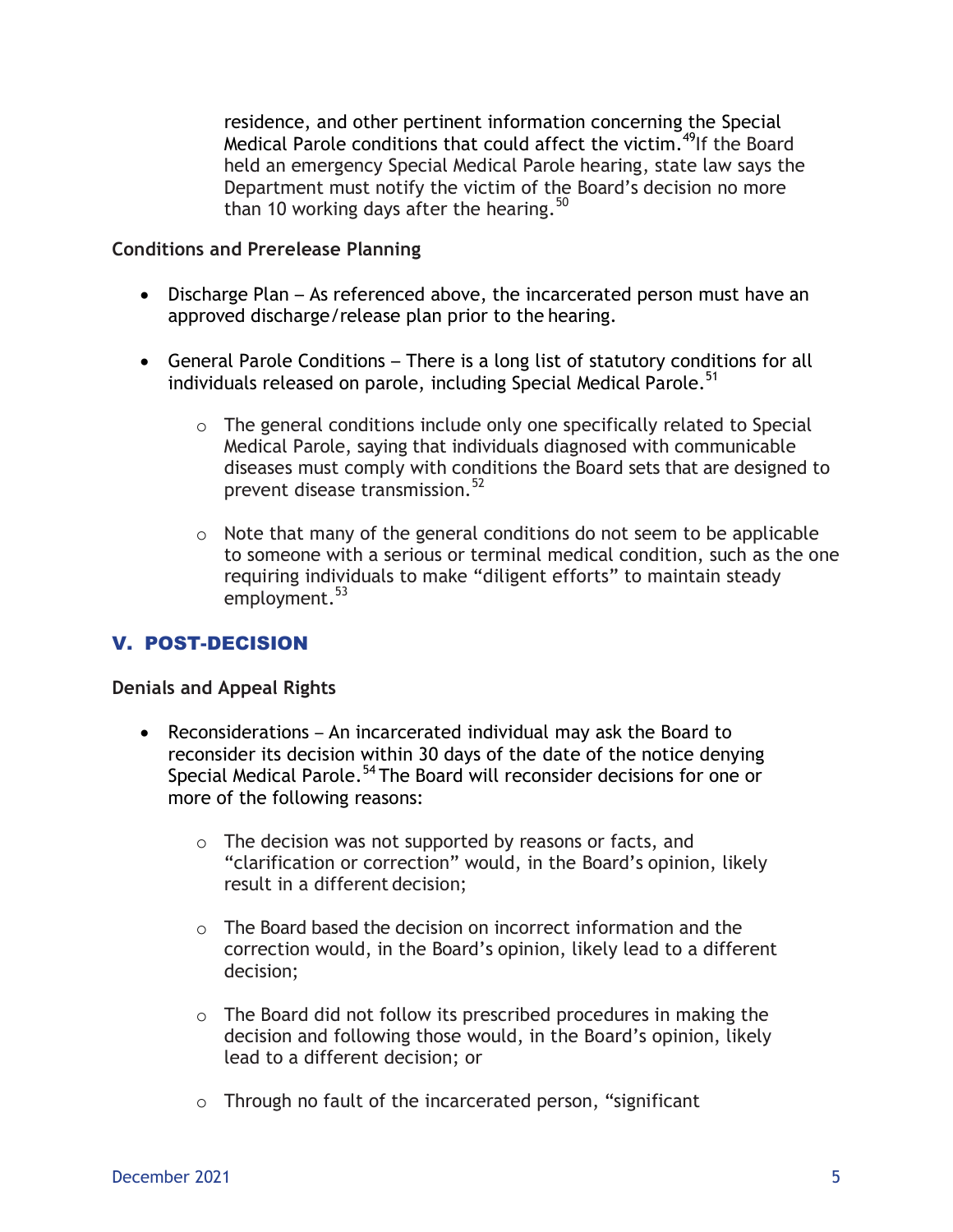information" was unavailable at the time of the hearing that would, in the Board's opinion, likely lead to a different decision.<sup>55</sup>

A Board quorum, defined as at least three members of the Board,  $56$  considers reconsideration requests. Individuals are not interviewed, and the Board quorum makes its reconsideration decisions on the available case file materials. The Board must rule within 60 days after receiving a reconsideration request, and, when granted, it will conduct a new hearing.<sup>57</sup>

- Special Reviews Incarcerated individuals can apply for special review of a Board decision through an institutional parole officer (IPO) or the designated Department official.<sup>58</sup> The Board can grant such a review if it continued the case or denied Special Medical Parole for one or more of the following reasons:
	- o "Vital information or substantial mitigating circumstances" arose after the original decision;
	- $\circ$  Information was unavailable at the time of the original hearing and awareness of that information would, in the Board's opinion, likely lead to a different decision; or
	- o A significant change in the individual's medical condition occurred since the Board considered the original application for Special Medical Parole.<sup>59</sup>

**Rescission of the Board's Decision** – At any time after granting an individual's Special Medical Parole request, the Board may hold a hearing and rescind its decision if there has been a change in circumstances or new information has been discovered.<sup>60</sup> If the Board rescinds or revises a release date, it must provide the decision in writing with the reasons for doing so. $61$ 

**Revocation/Termination** – The standard parole revocation guidelines apply to Special Medical Parole violations and revocation proceedings.<sup>62</sup>

## VI. REPORTING/STATISTICS

The Department is directed to report the number of individuals released on Special Medical Parole, Discretionary Parole, and Administrative Parole on the first month of each quarter to the Alaska Criminal Justice Commission's Justice Reinvestment Working Group.<sup>63</sup> These reports are not publicly available.

• In response to a request for information from FAMM, the Department stated that there were no hearings for Special Medical Parole in 2019 or 2020.<sup>64</sup>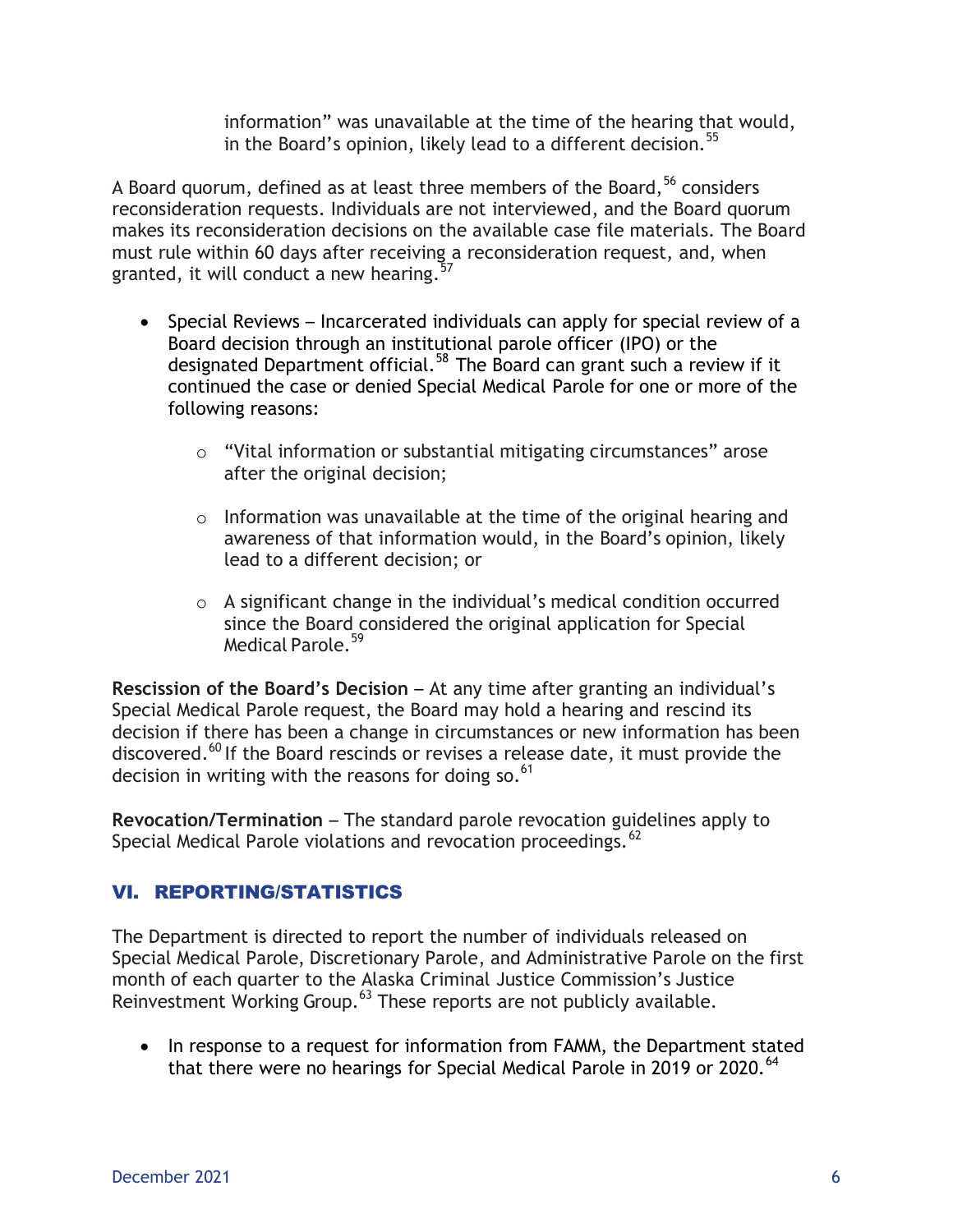# GERIATRIC PAROLE/DISCRETIONARY PAROLE BASED ON AGE

## I. ELIGIBILITY

**Age** – The Alaska Board of Parole (Board) can grant Geriatric Parole, also referred to as Discretionary Parole Based on Age, for incarcerated individuals who (1) are age 60 or older and (2) have served at least 10 years of their sentence.<sup>65</sup>

**Exclusions** – Individuals serving sentences for "unclassified" felonies or sexual felonies are not eligible for Geriatric Parole.<sup>66</sup>

### II. APPLICATION/REFERRAL

There are currently no separate Geriatric Parole rules, and the general rules applicable to all forms of Discretionary Parole appear to apply.<sup>67</sup> Under those provisions, if an incarcerated individual asks for a parole application, the Department of Corrections (Department) must provide one.<sup>68</sup> The individual must fill out the application and turn it in to the appropriate parole officer at least seven weeks before the week of the scheduled Board hearing.<sup>69</sup>

 The Geriatric/Discretionary Parole statute does not require the Department to proactively identify incarcerated individuals who are age 60 and older who may be eligible.

### III. DOCUMENTATION AND ASSESSMENT

**Parole Progress Report: Department** – Under the general Discretionary Parole rules, the Department must complete parole progress reports for the Board to review along with any applications.<sup>70</sup> The Department must submit those reports to the Board at least two weeks before the week of scheduled parole hearings<sup>71</sup> and include comments from the incarcerated individuals, the sentencing courts, the victims (if they have requested notification), and the appropriate prosecutors and defense attorneys. 72

 Upon written request, the Department will provide copies of parole progress reports to the incarcerated individuals' attorneys, prosecuting attorneys, sentencing judges, and Board attorneys.<sup>73</sup>

**Parole Plan: Incarcerated Individual** – Each incarcerated person must provide Department staff with written documentation of a parole or "re-entry" plan, including verification of a treatment plan, housing, and letters of reference related to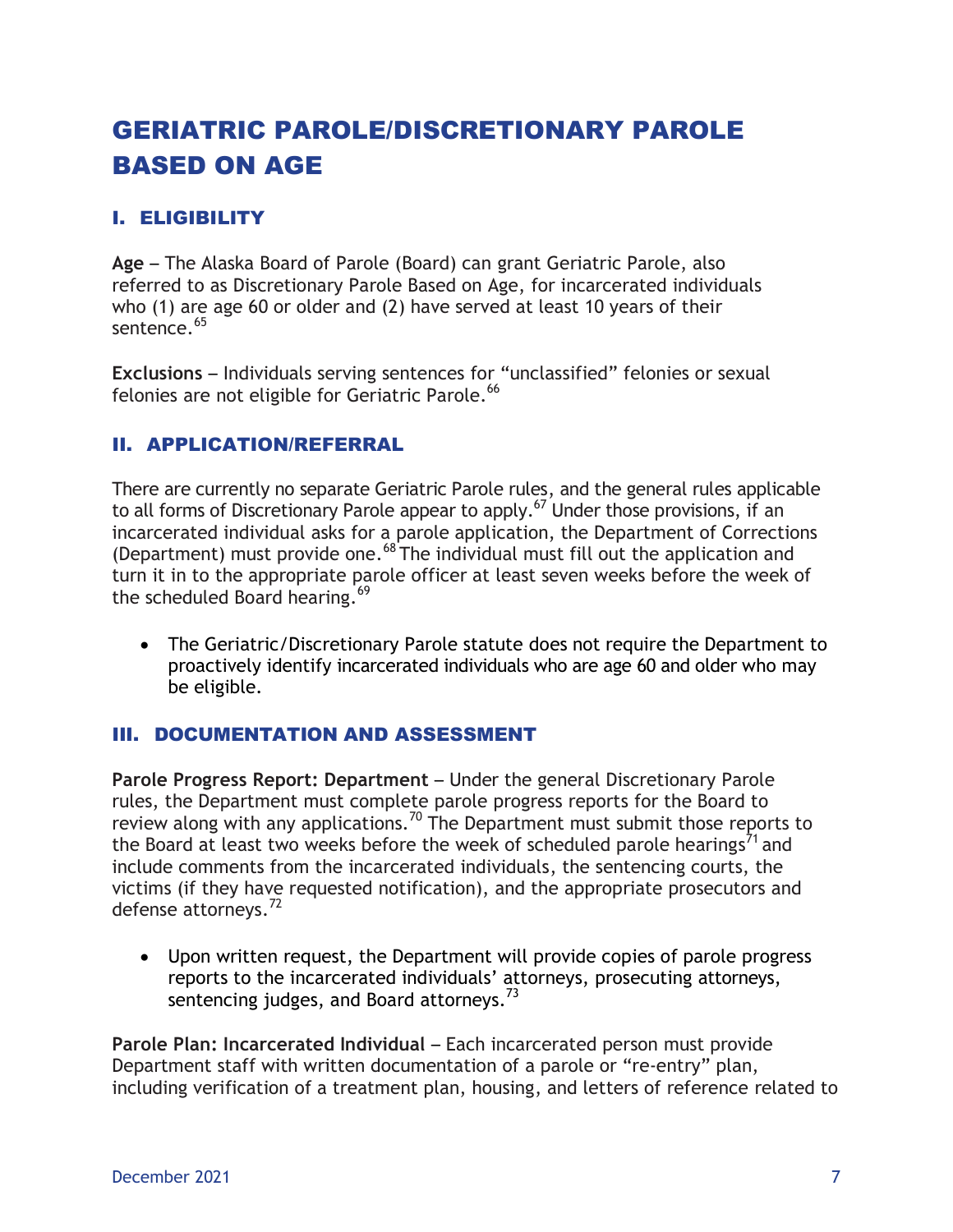the plan.<sup>74</sup> Note that state regulations specifically state that individuals who are paroled are responsible for all housing, transportation, treatment, medical expenses, and other costs.<sup>75</sup>

• The Institutional Probation Officers are directed to help individuals who apply for Discretionary Parole by contacting state agencies and other organizations that can help meet their post-release needs and develop parole plans.<sup>76</sup> The Department also provides some assistance with reentry planning.<sup>77</sup>

## IV. DECISION-MAKING PROCESS

**Decision-Maker** – The Alaska Board of Parole makes the final decision to grant Geriatric Parole/Discretionary Parole Based on Age.

Hearing – All Geriatric Parole hearings are non-adversarial hearings<sup>78</sup> and are closed to the public. The general parole hearing rules apply, including those concerning witness guidelines and victim input.<sup>79</sup>

- Victim Notification Because the law does not state otherwise, it is assumed that the general Discretionary Parole victim notification requirements apply to Geriatric Parole.<sup>80</sup>
- Materials Considered The incarcerated person must submit a proposed parole plan.<sup>81</sup> In addition, any other "person, group, or agency" may submit written information to the Board for consideration 82
- Interview A Board quorum will interview the incarcerated individual<sup>83</sup> in person or by telephone, videoconference, or teleconference. <sup>84</sup>

**Release Criteria** – The Board may only grant release to incarcerated individuals who are age 60 and older if – after considering the likelihood of recidivism given their ages, criminal histories, behavior in prison, participation in treatment, and plans for reentering the community  $-$  a "reasonable probability" exists that:

- They will not violate any laws or conditions the Board imposes;
- Parole will further their rehabilitation and reintegration into society;
- They will not pose a threat of harm to the public if released; and
- Release will not diminish the seriousness of the crime.  $85$

**Decision** – After conducting the hearing and considering all the relevant materials, the Board will decide to do one of the following: (1) parole the individual to an approved parole plan; $^{86}$  (2) continue the case for review at a subsequent Board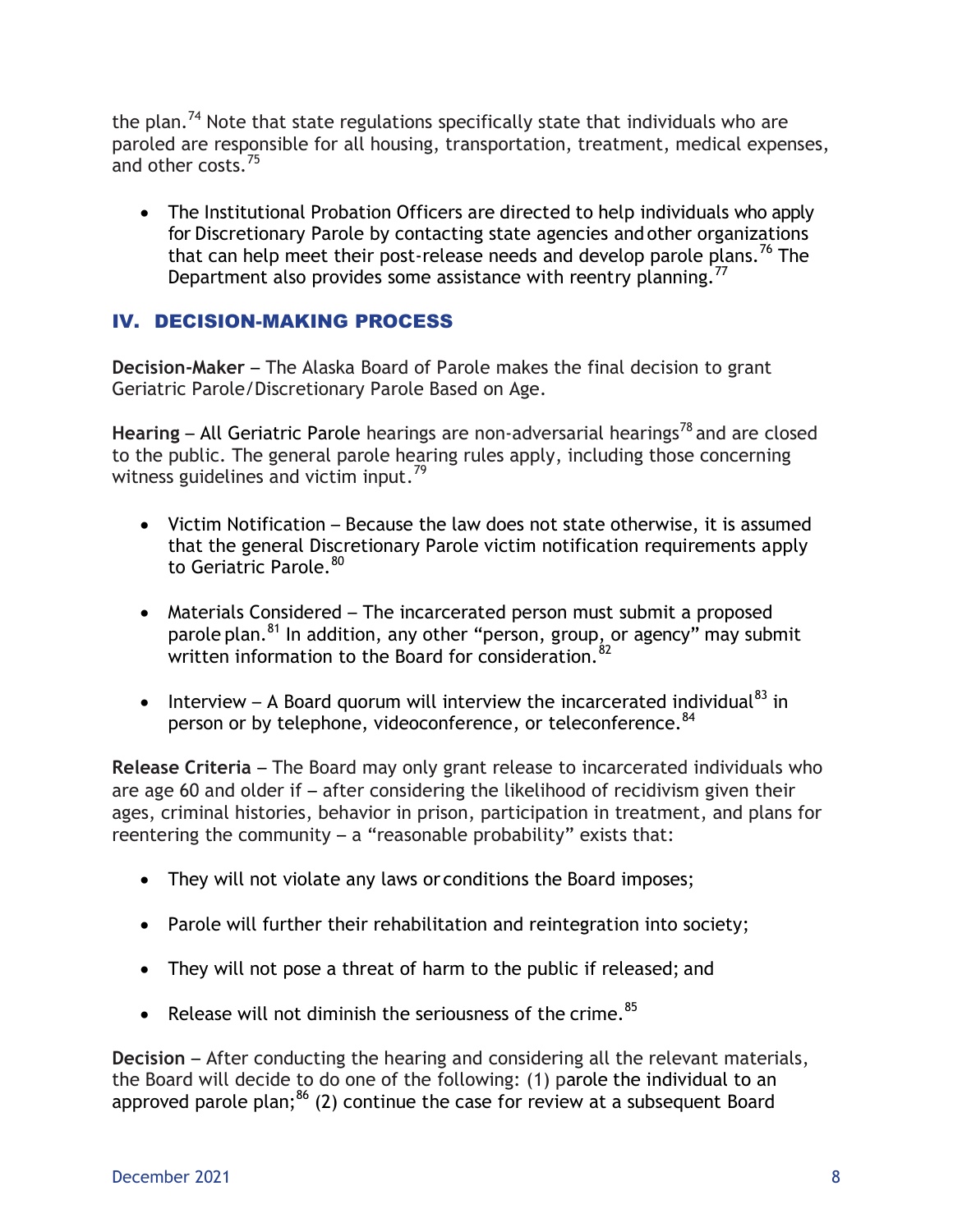hearing; $^{87}$  (3) deny the application and require the individual to serve the remainder of the sentence without further review;<sup>88</sup> or (4) defer action.<sup>89</sup> The Board must put in writing its decision to grant or deny Geriatric Parole and provide reasons for the decision.<sup>30</sup>

**Conditions and Pre-Release Planning** – All Discretionary Parole releases, including those for Geriatric Parole, are granted subject to the approved parole plans.<sup>91</sup> Note that except for those people released on Special Medical Parole or other "unusual circumstances," parole is only granted if individuals are being released to full-time employment, vocational or on-the-job training, an education or residential treatment program, or a verified detainer.<sup>92</sup> There is no publicly available information on whether the Board makes exceptions to those requirements for individuals released on Geriatric Parole.

 The Board will issue an "order for parole" that sets out the conditions and the date parole custody ends, providing this to the individuals who are granted release.<sup>93</sup> Note that there is a long list of additional conditions for all individuals released on Discretionary Parole; given that there are no exceptions listed for those released on Geriatric Parole, those conditions appear to apply.<sup>94</sup>

**Victim Notification of Release** – For individuals released under the Geriatric Parole provisions, the statute simply says that for those victims who request notification, the Board shall make "every reasonable effort" to notify them before an incarcerated individual's expected release date.<sup>95</sup> The written notice must include the expected date of release, the geographic area in which the individual will reside, and other "pertinent information" concerning any conditions of parole that may affect victims. 96

## V. POST-DECISION

### **Denials and Appeals**

- Reconsideration An individual may ask the Board for reconsideration of a decision to deny Geriatric Parole or to continue the case to a later date. The criteria and process for reconsiderations are identical to those discussed above under Special Medical Parole.<sup>97</sup>
- Special Review An individual may request a special review if the Board denies a Geriatric Parole application or continues the case to a later date. The criteria and process for special reviews are identical to those discussed above under Special Medical Parole.<sup>98</sup>

**Revocation** – Any behavior constituting a parole violation that occurs after an individual has been granted Geriatric Parole may be used as the basis for parole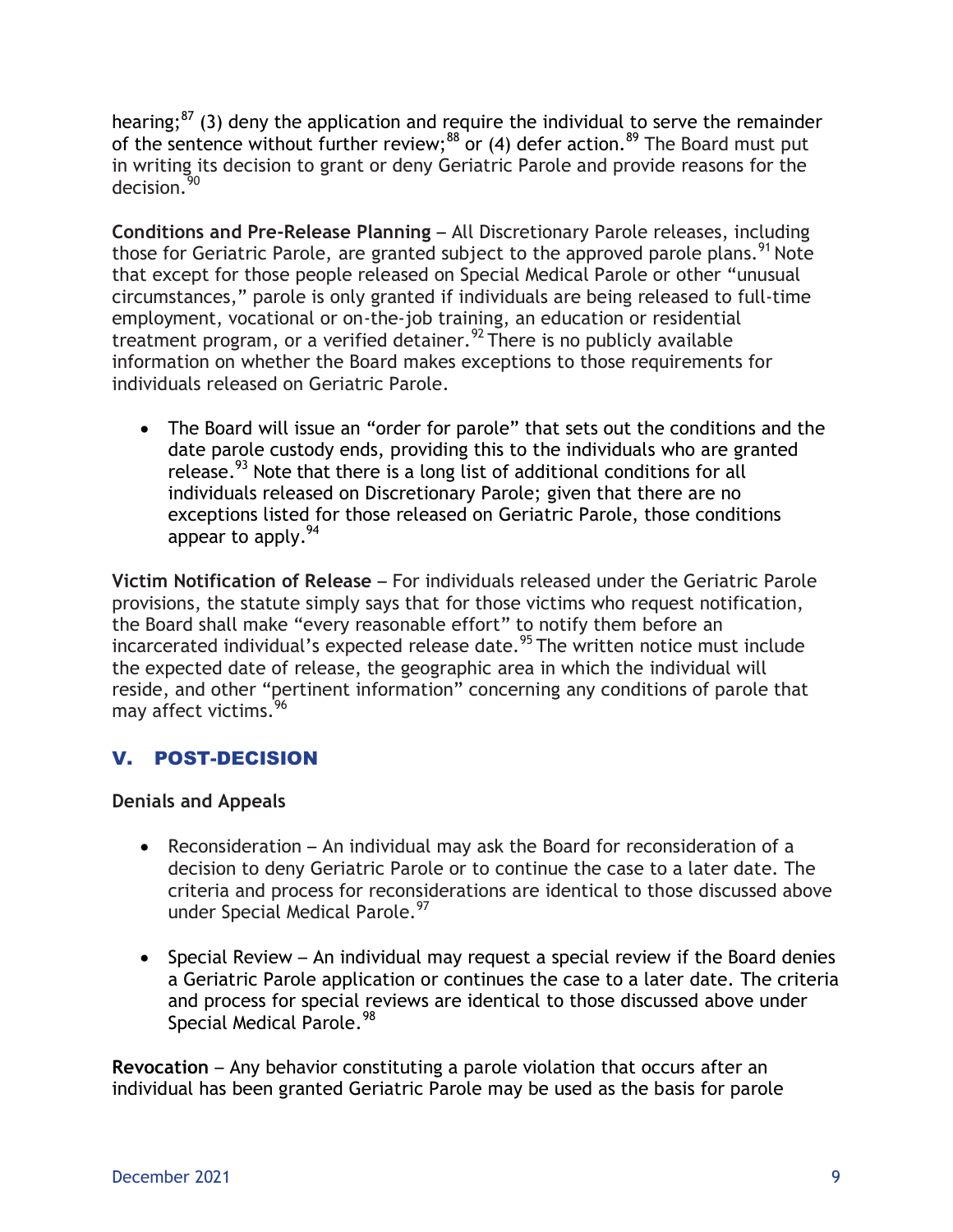revocation.<sup>99</sup> Within 15 working days after the arrest and incarceration of a person who violates a parole condition, the Board will hold a preliminary hearing.<sup>100</sup>

## VI. REPORTING/STATISTICS

The Department is directed to report the number of individuals released on Geriatric Parole/Discretionary Parole Based on Age on the first month of each quarter to the Alaska Criminal Justice Commission's Justice Reinvestment Working Group.<sup>101</sup> Despite this statutory reporting requirement, there are no publicly available statistics on how many individuals the Board has released on Geriatric Parole.

• In response to a request for information from FAMM, the Department stated that in 2019 there were no hearings for Geriatric Parole/Discretionary Parole Based on Age and in 2020, the Board held one hearing but denied the individual's request. 102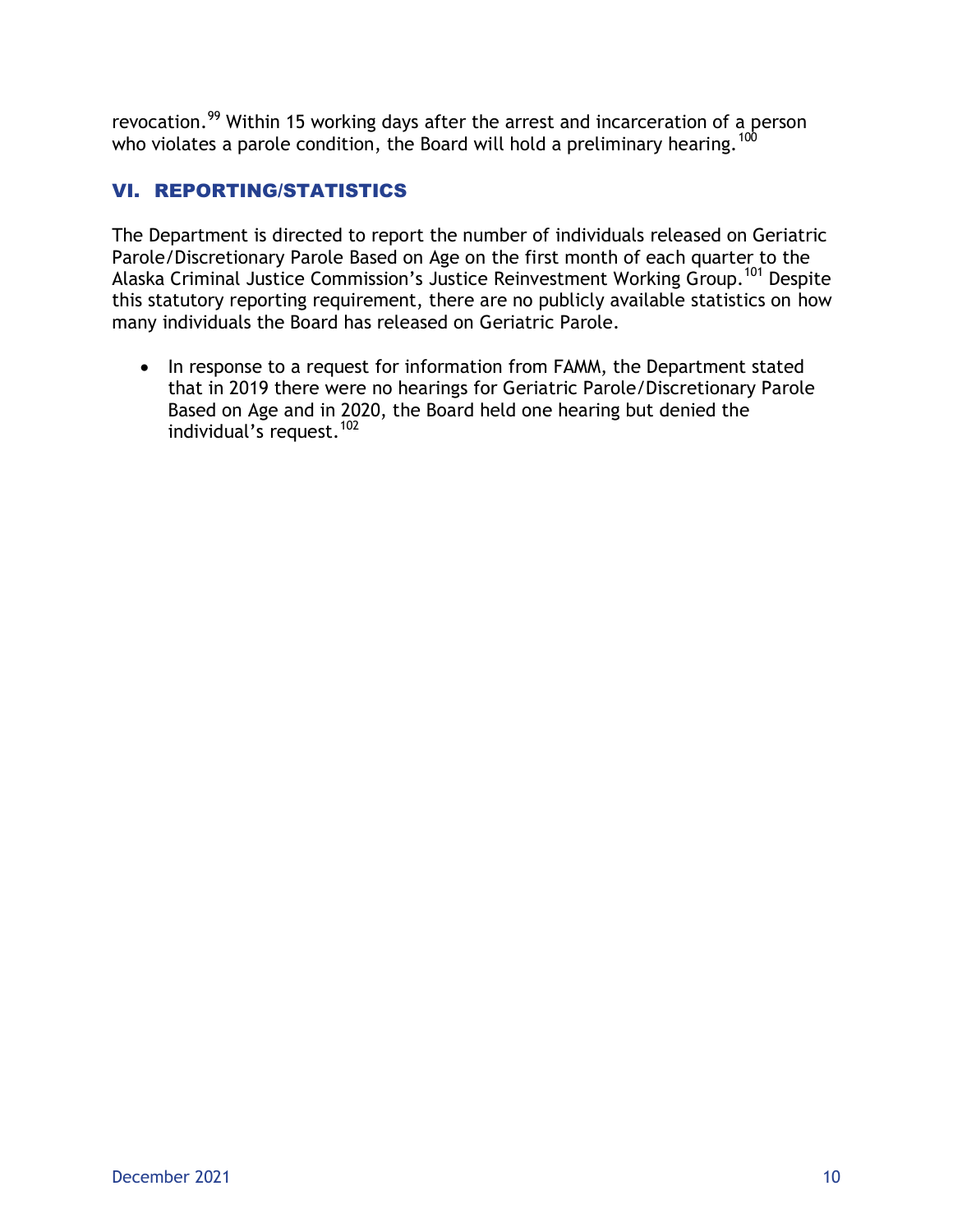## ALASKA COMPASSIONATE RELEASE PRIMARY LEGAL SOURCES

### SPECIAL MEDICAL PAROLE

#### **Statute**

Alaska Statutes, § 33.16.085 (2019), available through the Alaska State Legislature, [http://www.legis.state.ak.us/basis/statutes.asp#33.16.085.](http://www.legis.state.ak.us/basis/statutes.asp#33.16.085)

#### **Regulations**

Alaska Administrative Code, Title 22, §§ 20.600 through 20.660 (2021), available at [http://www.legis.state.ak.us/basis/aac.asp#22.20.](http://www.legis.state.ak.us/basis/aac.asp#22.20)

#### **Agency Policy**

Alaska Department of Corrections Policies and Procedures, Policy 1000.01 (2018), § III (J), [https://doc.alaska.gov/pnp/pdf/1000.01.pdf.](https://doc.alaska.gov/pnp/pdf/1000.01.pdf)

### GERIATRIC PAROLE/DISCRETIONARY PAROLE BASED ON AGE

#### **Statute**

Alaska Statutes, § 33.16.090 (a) (2) (2019), available through the Alaska State Legislature, [http://www.legis.state.ak.us/basis/statutes.asp#33.15.](http://www.legis.state.ak.us/basis/statutes.asp#33.15)

#### **Agency Policy**

Alaska Department of Corrections Policies and Procedures, Policy 1000.01 (2018), § III (J), [https://doc.alaska.gov/pnp/pdf/1000.01.pdf.](https://doc.alaska.gov/pnp/pdf/1000.01.pdf)

Alaska Department of Corrections Policies and Procedures, Policy DOC Policy 818.09 (2011), § VII, https://doc.alaska.gov/pnp/pdf/818.09updt.pdf.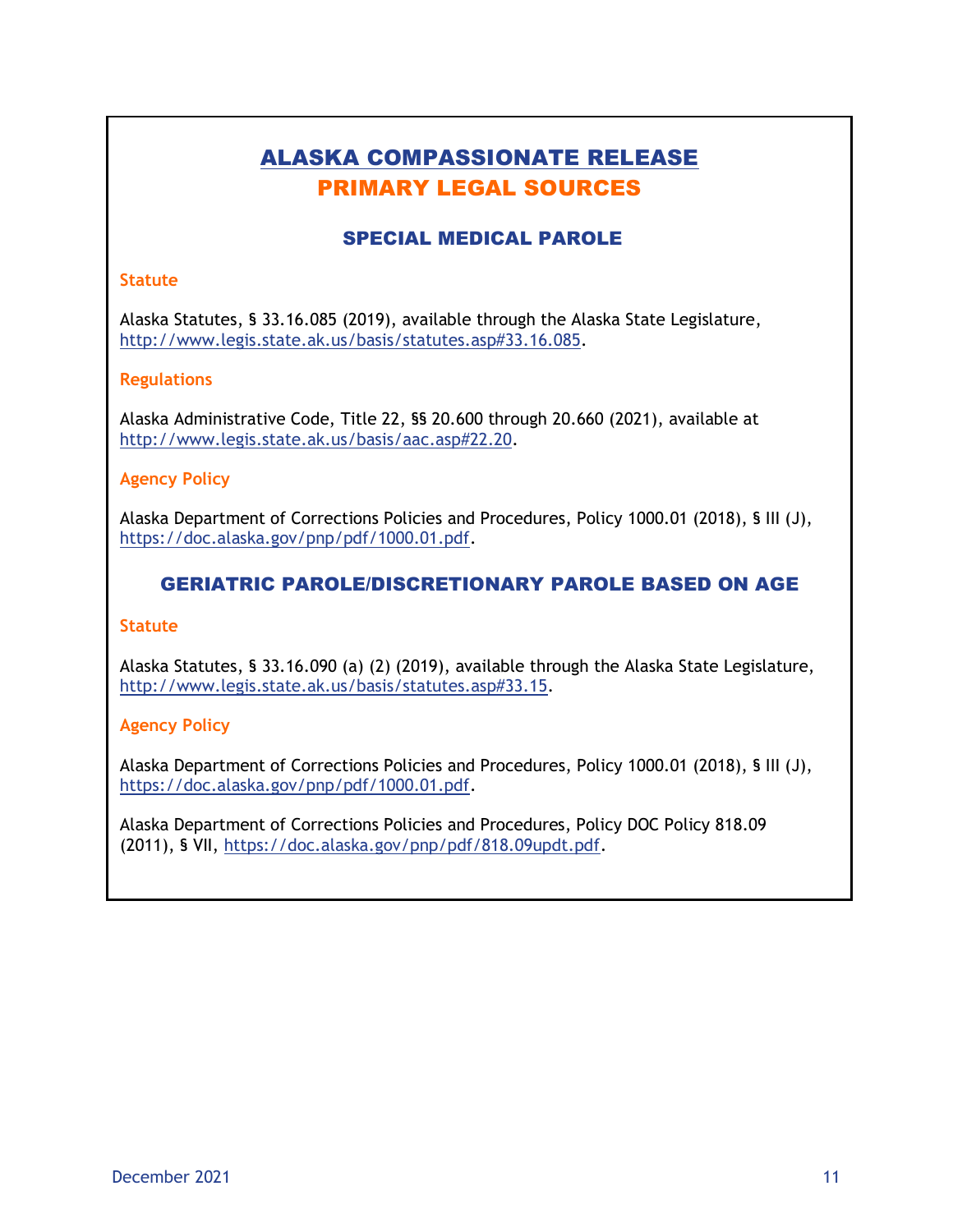# NOTES

- $3$  Alaska Stat. § 33.16.085 (a) (1).
- $4$  ld. at (a) (3).
- $5$  ld. at (a) (6).
- $<sup>6</sup>$  ld. at (a) (5).</sup>

 $<sup>7</sup>$  ld. at (a) (4).</sup>

 $8$  ld. at (a) (2).

 $^{9}$  ld. at (a) (1), referencing Alaska Stat. §§ 11.41.410 through 11.41.425, and §§ 11.41.434 through 11.41.438.

<sup>10</sup> Alaska Admin. Code tit. 22, § 20.600 (a). The Special Medical Parole application form is not available on the Department or Board websites.

<sup>11</sup> Alaska Admin. Code tit. 22, § 20.605 (b). For emergency Special Medical Parole hearings, the Board will give the Department an expedited time frame for submitting documents. Id.

 $12$  Id. at (a) (1).

 $13$  Id. at (a) (2) and (c).

 $^{14}$  Alaska Stat. § 33.16.085 (a) (7); Alaska Admin. Code tit. 22, § 20.605 (a) (3). Note that release plans are also referred to in some Department documents as "discharge," "re-entry," or "parole" plans.

<sup>15</sup> Alaska Admin. Code tit. 22, § 20.605 (a) (4).

- $16$  Id. at (a) (5).
- $17$  Id. at (a) (6).

 $18$  Id. at (a) (7).

 $19$  Id. at (b).

- $20$  Alaska Admin. Code tit. 22, § 20.610 (g).
- $21$  Alaska Admin. Code tit. 22, § 20.605 (d).
- <sup>22</sup> Alaska Stat. § 33.16.085 (a).

<sup>23</sup> Alaska Admin. Code tit. 22, § 20.610 (e). Note that the hearings are nonadversarial. Id. at (a).

<sup>\*</sup> *Id. means see prior note.*

 $^1$  Alaska Stat. § 33.16.085; Alaska Admin. Code tit. 22, §§ 20.600 through 20.660.

 $^{2}$  Alaska Stat. § 33.16.090 (a) (2).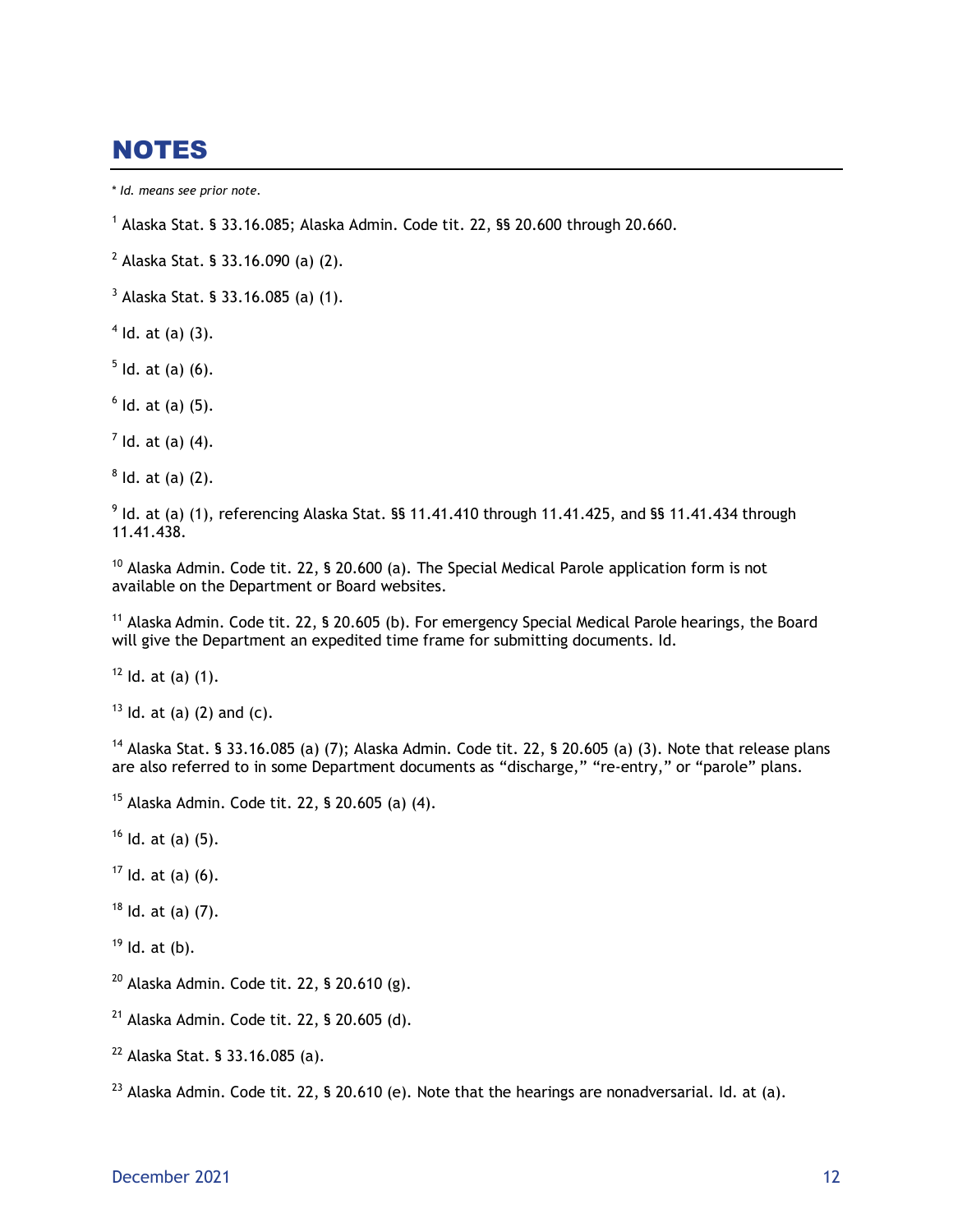Id. at (e).

<sup>25</sup> Alaska Stat. § 33.16.087 (a). Victims who request notice under this section must maintain current mailing addresses on file with the Board. Victims' addresses may not be disclosed to incarcerated individuals or their attorneys. Id. at (b). Note that Department rules state that the Institutional Parole Officer (IPO) must send notification to victims by "45 days (but not less than 30 days) prior to a scheduled hearing." Alaska Department of Corrections Policies and Procedures (DOC Policy) 1000.01, § III (J).

 DOC Policy 1000.01, § III (J) (1). Note that the incarcerated individual's proposed address is *not*  provided to the victim.

Alaska Admin. Code tit. 22, § 20.615 (a).

Alaska Admin. Code tit. 22, § 20.610 (a).

Id. at (b).

 Id. Although this section appears to indicate that people who are not attorneys can represent incarcerated individuals at hearings, another section in the same statute says that only individuals licensed to practice law or who practice "consistent with the limitations in Alaska Stat. §§ 08.08.210 (d) and 18.85.060" may represent individuals at hearings. Id. at (c).

Id. at (c).

 Alaska Stat. §§ 33.16.087 (c) and (d); see also Alaska Admin. Code tit. 22, §§ 20.615 (c) through (g) and DOC Policy 1000.01, § III (J).

Alaska Stat. § 33.16.087 (d).

Alaska Admin. Code tit. 22, § 20.610 (f).

Alaska Stat. § 33.16.085 (a) (2) (A).

Id. at (a) (2) (B).

Id. at (a) (2) (C).

ld. at (a) (3) (A) and (a) (3) (B).

Id. at (a) (4).

Id. at (a) (5).

Id. at (a) (6).

Id. at (a) (7).

Alaska Admin. Code tit. 22, §§ 20.625 (a) through (e).

Alaska Stat. § 33.16.085 (c).

Id.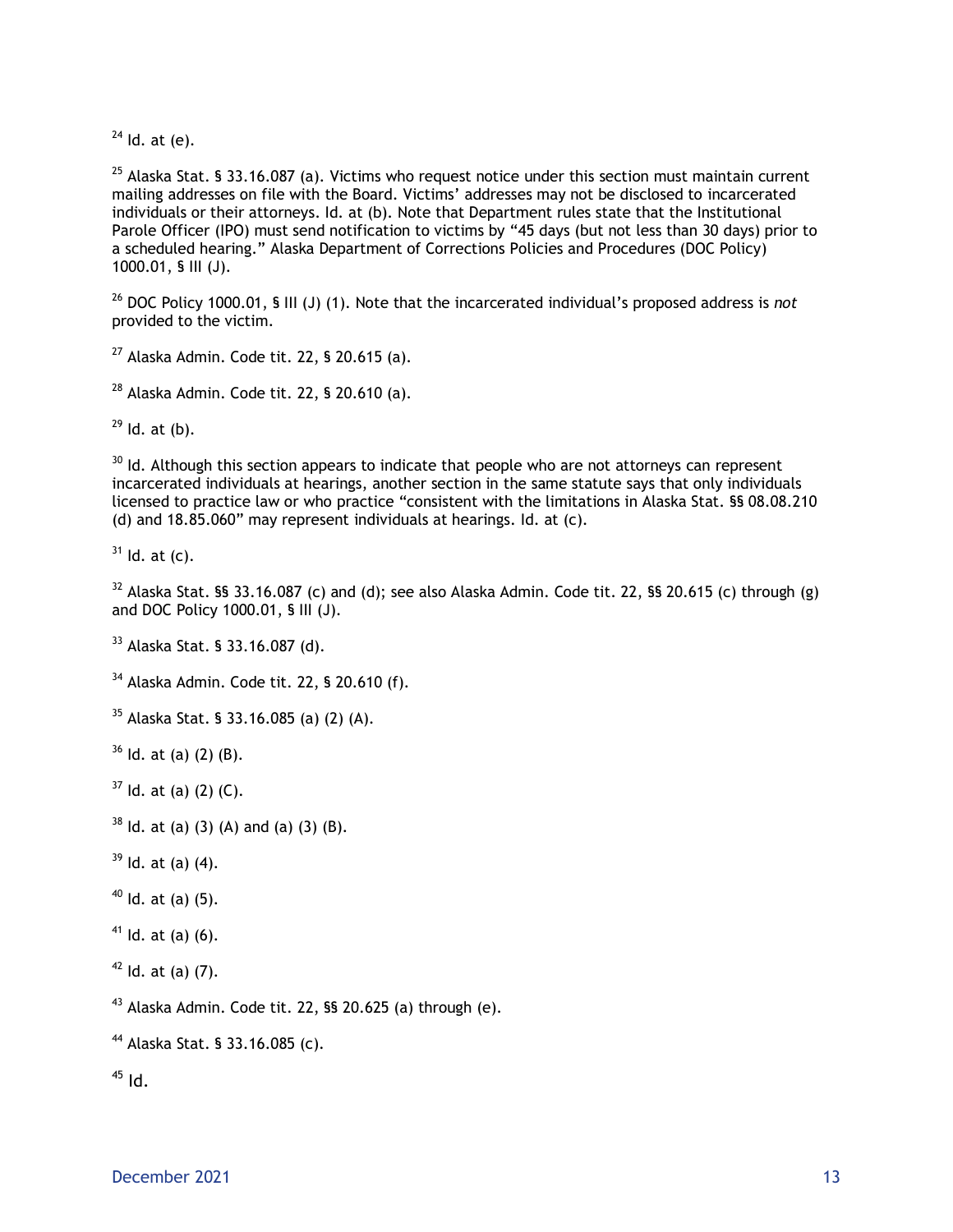- <sup>46</sup> Alaska Admin. Code tit. 22, §20.620 (d).
- <sup>47</sup> Alaska Stat. § 33.16.087 (e).
- <sup>48</sup> DOC Policy 1000.01, § III (J) (9).
- <sup>49</sup> Alaska Stat. § 33.16.087 (e).
- $50$  Alaska Admin. Code tit. 22, § 20.615 (a).
- <sup>51</sup> Alaska Stat. § 33.16.150; Alaska Admin. Code tit. 22, §§ 20.195 through 20.230.
- <sup>52</sup> Alaska Stat. § 33.16.150 (b) (11).
- $53$  Id. at (a) (2).
- <sup>54</sup> Alaska Admin. Code tit. 22, § 20.630 (b).

 $55$  Id. at (a).

- <sup>56</sup> Alaska Admin. Code tit. 22, § 20.990 (10).
- <sup>57</sup> Alaska Admin. Code tit. 22, § 20.635.
- <sup>58</sup> Alaska Admin. Code tit. 22, § 20.640 (b).

 $59$  Id. at (a).

<sup>60</sup> Alaska Stat. § 33.16.085 (b); Alaska Admin. Code tit. 22, § 20.650.

 $^{61}$  Alaska Stat. § 33.16.085 (c).

<sup>62</sup> Alaska Admin. Code tit. 22, §§ 20.655 through 20.660, referencing Alaska Admin. Code tit.22, §§ 20.350 through 20.515.

 $^{63}$  Alaska Stat. § 44.19.645 (g) (5). Note that the Alaska Criminal Justice Commission website states that the Commission had a limited term and was scheduled to end on July 1, 2021. See [https://ajc.alaska.gov/acjc/index.html.](https://ajc.alaska.gov/acjc/index.html)

<sup>64</sup> Email from Kelcey Wallender, Alaska Department of Corrections, to FAMM (March 16, 2021) (on file with FAMM, Office of the General Counsel).

 $65$  Alaska Sta. § 33.16.090 (a) (2). Note that the Discretionary Parole statute does not use the term "Geriatric Parole." However, because the majority of references in Alaska's state government documents are to "Geriatric Parole" rather than "Discretionary Parole Based on Age," this memo primarily uses "Geriatric Parole."

 $^{66}$  Id. "Unclassified" felonies are the most serious crimes, including murder and sexual assault. See Alaska Stat. § 11-41. Sexual felonies are defined an Alaska Stat. § 12.55.185 and include sexual assault in the first degree, sex trafficking in the first degree, and possession of child pornography.

 $^{67}$  See Alaska Stat. §§ 33.16.090 through 33.16.100 for general Discretionary Parole provisions.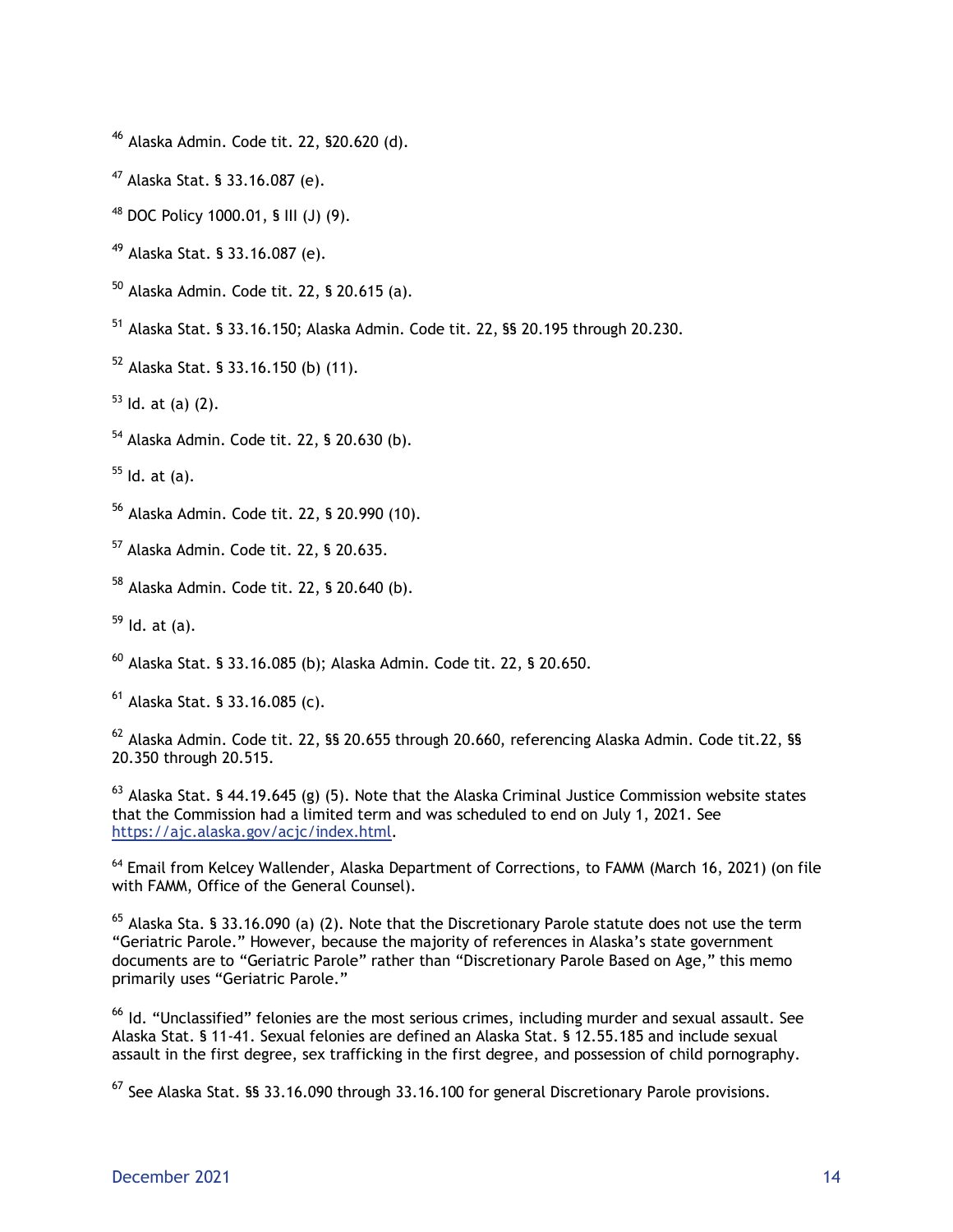<sup>68</sup> The relevant Department of Corrections policy references a specific parole application form (Form 818.09D), but the form does not appear to be available online. See DOC Policy 818.09, § VII (D) (1).

 $^{69}$  Alaska Admin. Code tit. 22, § 20.150 (b).

 $70$  Alaska Admin. Code tit. 22, §§ 20.110 and 20.115. Note the statute calls these reports "pre-parole reports." They appear to be the same thing. See Alaska Stat. § 33.16.110.

<sup>71</sup> Alaska Admin. Code tit. 22, § 20.115.

 $72$  Alaska Admin. Code tit. 22, § 20.120. When requesting comments from the sentencing court, the Department must provide the court with a summary of the incarcerated individual's institutional conduct and of any significant mental or physical examinations since the sentencing. Id.

 $73$  Alaska Admin. Code tit. 22, § 20.125 (b).

<sup>74</sup> Alaska Admin. Code tit. 22, § 20.150 (c). See also Alaska Stat. §§ 33.16.110 (10) and 33.30.011 (9). For more information on the information that needs to be submitted to the Board of Parole, see DOC Policy 818.09, §§ VII (A) through (G).

 $75$  Alaska Admin. Code tit. 22, § 20.150 (g).

<sup>76</sup> DOC Policy 818.09, § VII (C).

 $^{77}$  Alaska Stat. § 33.30.11 (g); see also the Alaska Department of Corrections reentry resources at [https://doc.alaska.gov/rehabilitation-reentry.](https://doc.alaska.gov/rehabilitation-reentry)

<sup>78</sup> Alaska Admin. Code tit. 22, § 20.150 (h).

<sup>79</sup> Alaska Stat. § 33.16.130; Alaska Admin. Code tit. 22, §§ 20.095 through 20.107.

 $80$  See Alaska Stat. § 33.16.120 (a); Alaska Admin. Code tit. 22, § 20.155. See also Alaska Stat. § 33.16.120 (g) for additional notice requirements for victims of crimes involving domestic violence or sexual assault.

<sup>81</sup> Alaska Admin. Code tit. 22, § 20.150 (i).

 $82$  Alaska Admin. Code tit. 22, §§ 20.095 (a) and 20.150 (h). See also the list of factors the Board will look at when considering an application for Discretionary Parole in Alaska Admin. Code tit. 22, § 20.165 (c).

<sup>83</sup> A "quorum" is defined as at least three Board members who are present at the hearing. Alaska Admin. Code tit. 22, § 20.990 (10).

<sup>84</sup> Alaska Admin. Code tit. 22, § 20.150 (j).

 $85$  Alaska Stat. §§ 33.16.100 (a) (1) through (a) (4), (g) (1) through (g) (4).

<sup>86</sup> Alaska Admin. Code tit. 22, § 20.145.

 $87$  Id. See also Alaska Admin. Code tit. 22, § 20.170 (f).